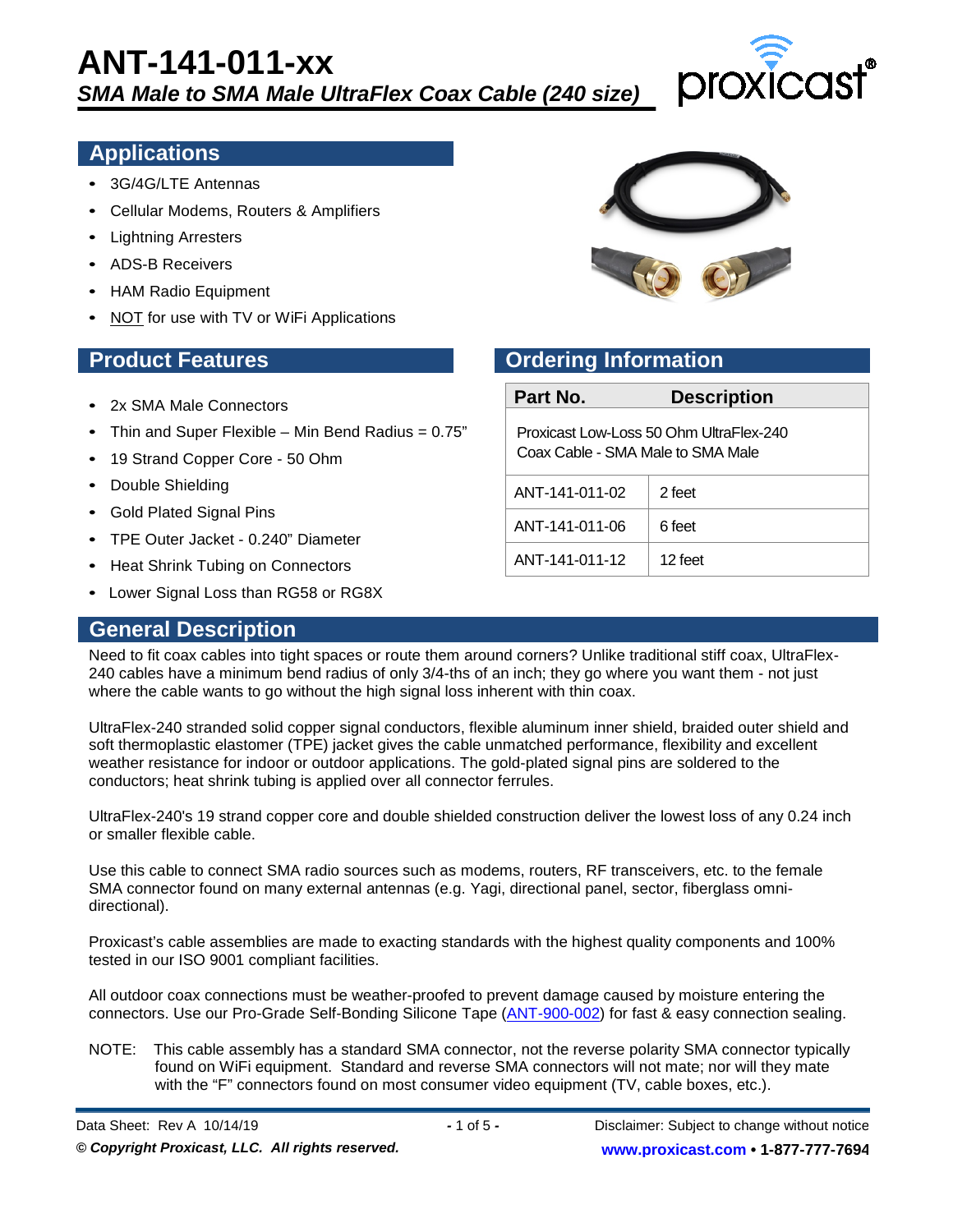

# **Specifications**

| <b>Parameter</b>             | <b>Value</b>                                               |  |  |
|------------------------------|------------------------------------------------------------|--|--|
| Connector 1                  | SMA Male (Inline Plug)                                     |  |  |
| Connector 2                  | SMA Male (Inline Plug)                                     |  |  |
| Cable Length                 | 2, 6 or 12 ft                                              |  |  |
|                              | Low-loss HDF240-UF (0.240 inch / 6.1 mm diameter)          |  |  |
| Coax Type                    | Meets or exceeds specifications of LMR-240-UF <sup>1</sup> |  |  |
|                              | Not rated for direct burial or plenum applications         |  |  |
| Inner Conductor              | 19 strands of 0.29mm solid copper wire (1.45mm dia)        |  |  |
| Insulation                   | 3.80 mm Gas Injected Foam Polyethylene                     |  |  |
| <b>Inner Shield</b>          | 3.95 mm Bonded AL/PET/AL Tape Wrapped                      |  |  |
| <b>Outer Shield</b>          | 4.5mm Tinned Copper Wire Braid (95% coverage)              |  |  |
| Jacket Material              | Thermoplastic Elastomer (TPE) Nominal OD 0.24in (6.1mm)    |  |  |
| Color                        | <b>Black</b>                                               |  |  |
| Impedance                    | 50 Ohm                                                     |  |  |
| Max VSWR (0-3000 MHz)        | 1.15 @ 2ft; 1.2 @ 6ft; 1.3 @ 12 ft                         |  |  |
| Capacitance                  | 24.2 pF/ft                                                 |  |  |
| Velocity of Propagation      | 84%                                                        |  |  |
| DC Resistance (Conductor)    | 14.1 Ohms/km                                               |  |  |
| DC Resistance (Shield)       | 12.8 Ohms/km                                               |  |  |
| Voltage Withstand            | 1500 VDC                                                   |  |  |
| Minimum Bend Radius          | 0.75 inch (19.1 mm)                                        |  |  |
| <b>Operating Temperature</b> | -40°F to +185°F $(-40^{\circ}$ C to +85°C)                 |  |  |

Operation outside the parameter ranges given above may cause permanent damage

#### **HDF240-UF Coaxial Cable**



<sup>1</sup> LMR is a trademark of Times Microwave Corporation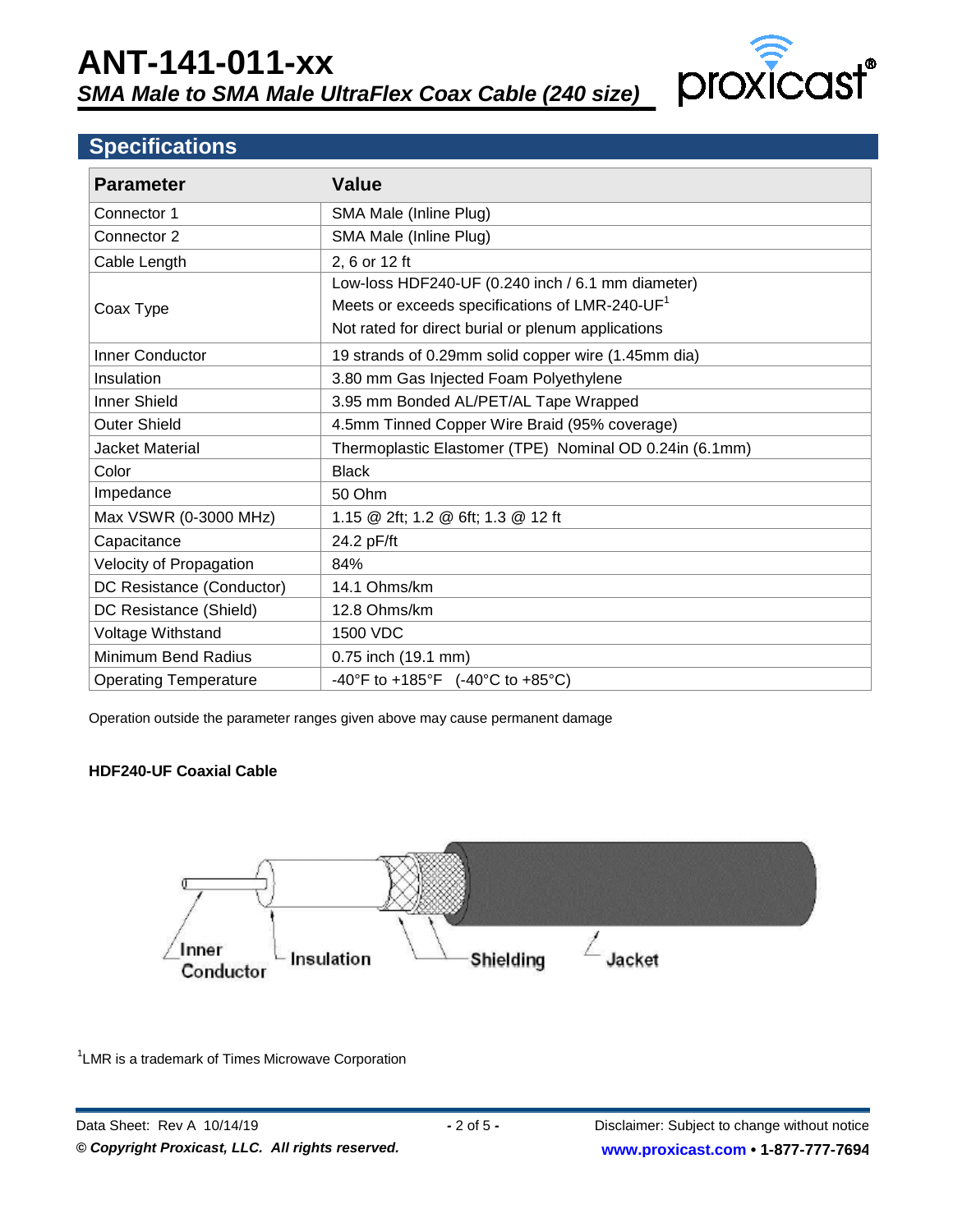# **ANT-141-011-xx**

*SMA Male to SMA Male UltraFlex Coax Cable (240 size)*



# **Signal Attenuation (dB) Including Connectors**

| Freq (MHz) | 2 <sub>ft</sub> | 6 ft | 12 ft |  |
|------------|-----------------|------|-------|--|
| 30         | 0.0             | 0.1  | 0.2   |  |
| 50         | 0.1             | 0.2  | 0.3   |  |
| 150        | 0.1             | 0.3  | 0.5   |  |
| 220        | 0.1             | 0.3  | 0.6   |  |
| 450        | 0.2             | 0.5  | 0.9   |  |
| 700        | 0.2             | 0.6  | 1.1   |  |
| 900        | 0.3             | 0.7  | 1.3   |  |
| 1700       | 0.4             | 0.9  | 1.8   |  |
| 1900       | 0.4             | 1.0  | 1.9   |  |
| 2400       | 0.4             | 1.1  | 2.1   |  |
| 2700       | 0.5             | 1.2  | 2.2   |  |
| 5000       | 0.6             | 1.6  | 3.1   |  |
| 5800       | 0.7             | 1.8  | 3.4   |  |



Disclaimer: Subject to change without notice **[www.proxicast.com](http://www.proxicast.com/) • 1-877-777-7694**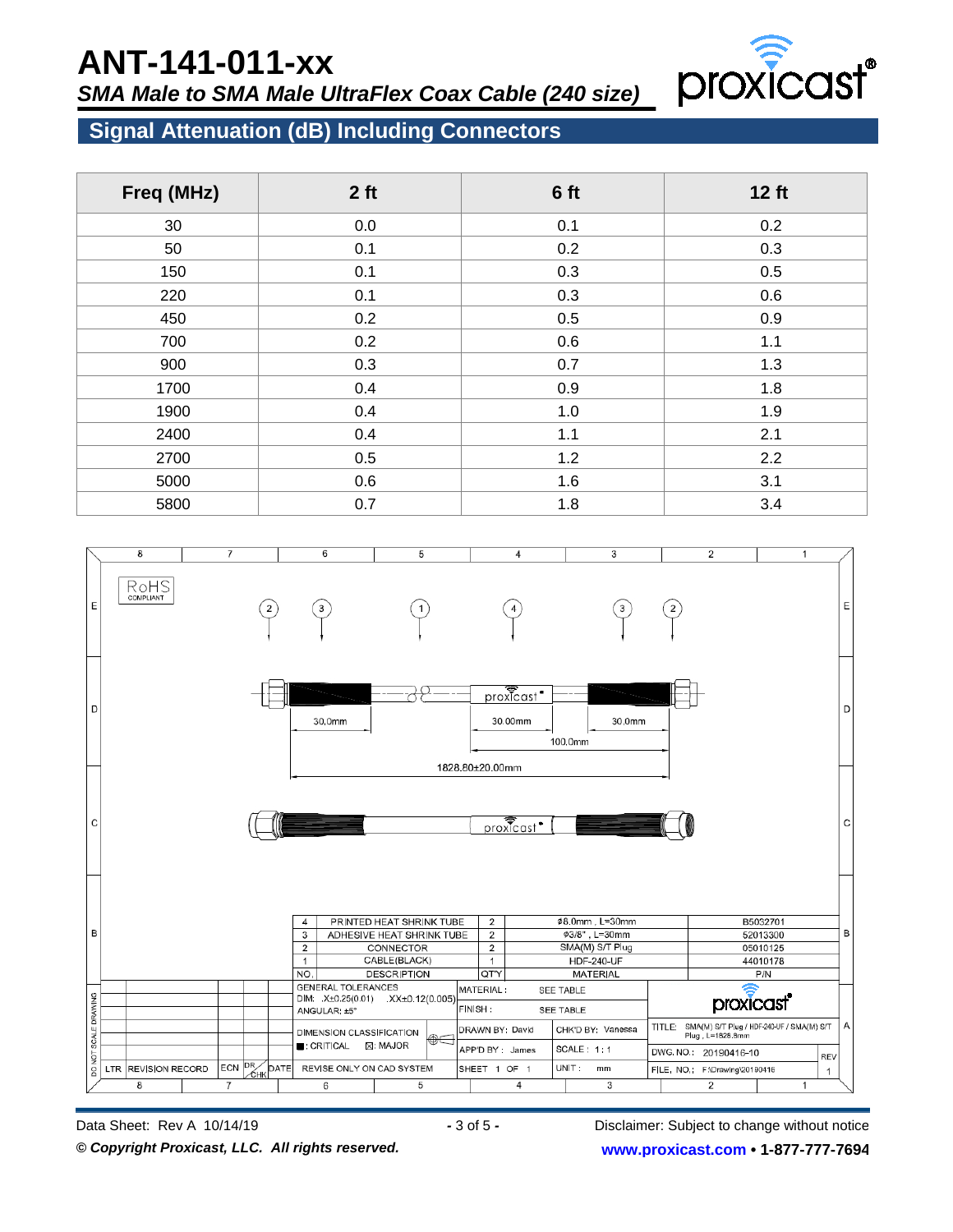# **ANT-141-011-xx**

*SMA Male to SMA Male UltraFlex Coax Cable (240 size)*



# **Additional Product Images**